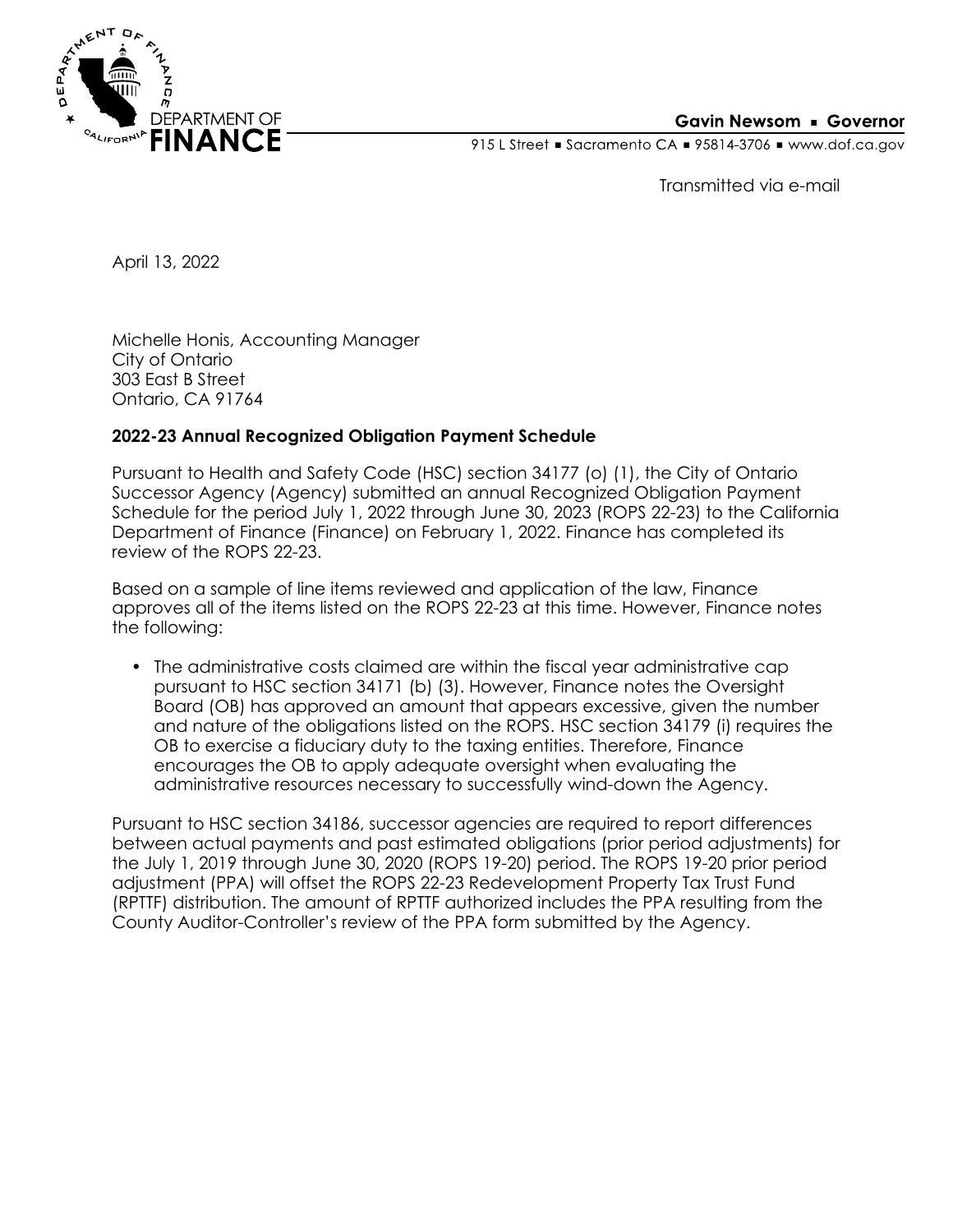Michelle Honis April 13, 2022 Page 2

The Agency's maximum approved RPTTF distribution for the reporting period is \$9,049,302, as summarized in the Approved RPTTF Distribution table (see Attachment).

RPTTF distributions occur biannually, one distribution for the July 1, 2022 through December 31, 2022 period (ROPS A period), and one distribution for the January 1, 2023 through June 30, 2023 period (ROPS B period), based on Finance's approved amounts. Since this determination is for the entire ROPS 22-23 period, the Agency is authorized to receive up to the maximum approved RPTTF through the combined ROPS A and B period distributions.

This is our final determination regarding the obligations listed on the ROPS 22-23. This determination only applies to items when funding was requested for the 12-month period. If a determination by Finance in a previous ROPS is currently the subject of litigation, the item will continue to reflect the determination until the matter is resolved.

The ROPS 22-23 form submitted by the Agency and this determination letter will be posted on our website:

<http://dof.ca.gov/Programs/Redevelopment/ROPS/>

This determination is effective for the ROPS 22-23 period only and should not be conclusively relied upon for future ROPS periods. All items listed on a future ROPS are subject to Finance's review and may be adjusted even if not adjusted on this ROPS or a preceding ROPS. The only exception is for items that have received a Final and Conclusive determination from Finance pursuant to HSC section 34177.5 (i). Finance's review of Final and Conclusive items is limited to confirming the scheduled payments as required by the obligation.

The amount available from the RPTTF is the same as the amount of property tax increment available prior to the enactment of the redevelopment dissolution law. Therefore, as a practical matter, the ability to fund the items on the ROPS with property tax increment is limited to the amount of funding available to the Agency in the RPTTF.

Please direct inquiries to Zuber Tejani, Supervisor, or Deanna Le, Staff, at (916) 322-2985.

Sincerely,

Charyl S. McComick

JENNIFER WHITAKER Program Budget Manager

Linda Santillano, Chief Deputy, Property Tax, San Bernardino County cc: Charity Hernandez, Redevelopment Manager, City of Ontario